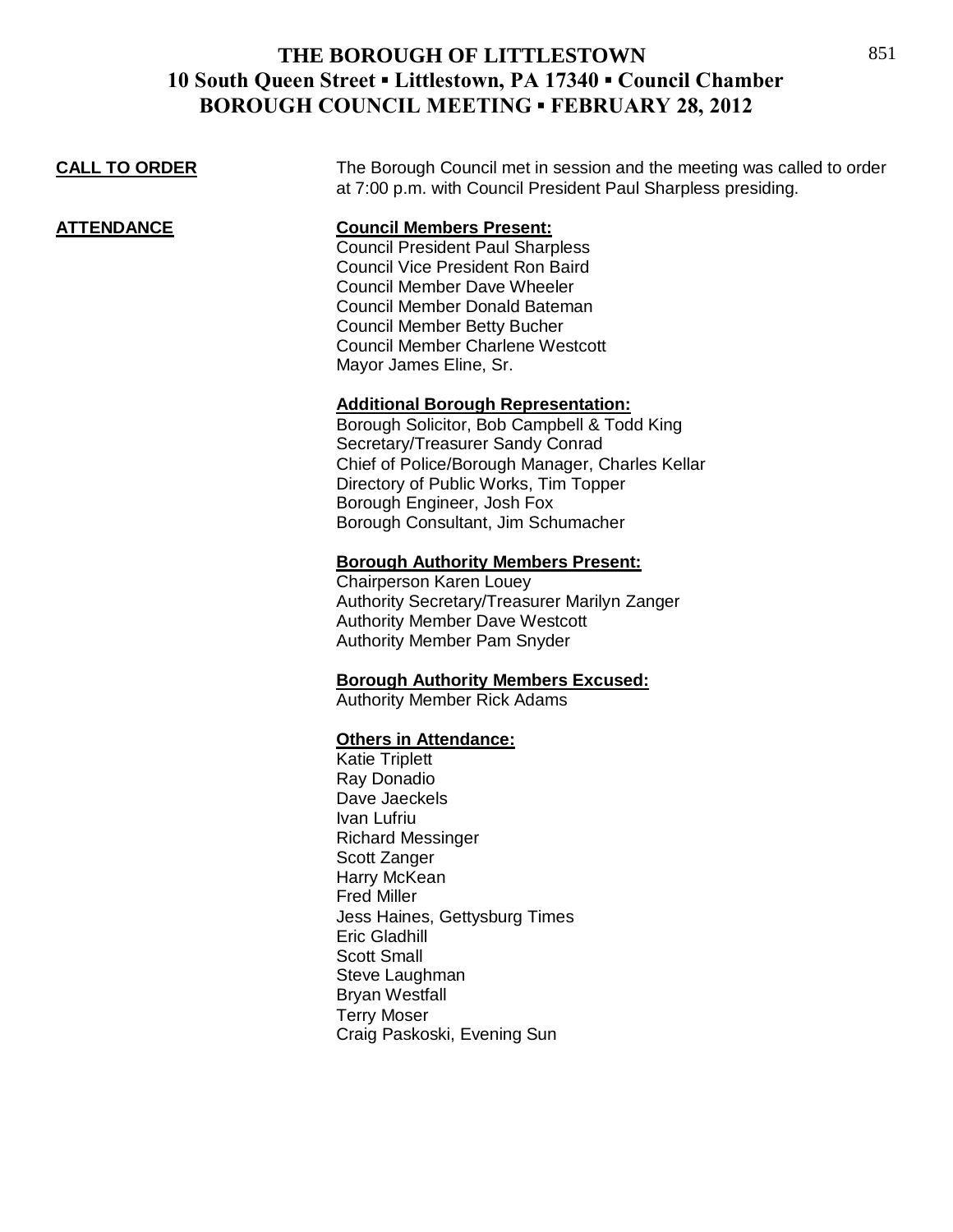## **APPROVAL OF MINUTES**

| <b>FEBRUARY 14, 2012</b><br><b>MEETING MINUTES</b>                                            | <b>Council Member Bateman made a motion seconded by Council</b><br>Member Bucher to waive the reading of the February 14, 2012<br>minutes and approve as written. Motion carried unanimously.                                                                                                                                                                                                                                                                                                                                                                                                                                                                                                                                                                               |
|-----------------------------------------------------------------------------------------------|-----------------------------------------------------------------------------------------------------------------------------------------------------------------------------------------------------------------------------------------------------------------------------------------------------------------------------------------------------------------------------------------------------------------------------------------------------------------------------------------------------------------------------------------------------------------------------------------------------------------------------------------------------------------------------------------------------------------------------------------------------------------------------|
| <b>APPROVAL AND</b><br><b>PAYMENT OF BILLS</b>                                                | <b>Council Member Bateman made a motion seconded by Council</b><br>Member Bucher to approve the accounts payable for the General,<br>Pool, Water and Sewer Funds from January 20, 2012 through<br>February 21, 2012 in the amount of \$73,771.01. Motion carried<br>unanimously.                                                                                                                                                                                                                                                                                                                                                                                                                                                                                            |
|                                                                                               | <b>Council Member Bateman made a motion seconded by Council</b><br>Member Bucher to approve the payroll form January 20, 2012<br>through February 21, 2012 in the amount of \$100,814.53. Motion<br>carried unanimously.                                                                                                                                                                                                                                                                                                                                                                                                                                                                                                                                                    |
| <b>NEW BUSINESS</b>                                                                           | <b>Council Member Bateman made a motion seconded by Council</b><br>Member Bucher to approve the Revenue and Expenditure report for<br>the month of January. Motion carried unanimously.                                                                                                                                                                                                                                                                                                                                                                                                                                                                                                                                                                                     |
| <b>MR. STOVER CLARK &amp;</b><br><b>MR. JOHN KENNEDY</b><br><b>PERSONAL SERVICES CONTRACT</b> | Mr. Clark and Mr. Kennedy are consultants that go after large grants and<br>low interest loans for municipalities. Both gentlemen met with the finance<br>committee to discuss possible grants for the upgrade to the wastewater<br>treatment plant project. Mr. Clark and Mr. Kennedy informed Council that<br>the Borough fits into a lot of the categories that would make the Borough<br>eligible to receive grants. The last grant that they received was for<br>Loyalsock in Lycoming County in the amount of \$3.5 million. This grant<br>was for the upgrade to their wastewater treatment plant. Mr. Stover also<br>noted that through Pennvest East Berlin Joint Authority received a \$3.95<br>million grant and Bonneauville both received a \$4 million grant. |
|                                                                                               | Council Member Bateman made a motion to approve the Personal<br>Services Contract between the Borough of Littlestown and John<br>Kennedy and Stover Clark as consultants with the contract<br>commencing March 1, 2012 and terminating of February 28, 2013.<br>Motion died due to a lack of second.                                                                                                                                                                                                                                                                                                                                                                                                                                                                        |
| <b>REQUEST FROM MR. ZIMMERMAN</b>                                                             | Mr. Zimmerman submitted a letter to Council requesting that the penalty<br>applied to his January 1, 2012 water/sewer in the amount of \$8.90 be<br>waived.                                                                                                                                                                                                                                                                                                                                                                                                                                                                                                                                                                                                                 |
|                                                                                               | Council President Sharpless referred this to the I & I Committee for<br>review.                                                                                                                                                                                                                                                                                                                                                                                                                                                                                                                                                                                                                                                                                             |
| <b>CDBG GRANT "SUBRECIPIENT</b><br><b>AGREEMENT"</b>                                          | <b>Council Member Westcott made a motion seconded by Council</b><br>Member Bateman to approve and direct the Council President to<br>sign the Subrecipient Agreement Between the County of Adams and<br>the Littlestown Borough Lumber Street Revitalization Project.<br>Motion carried unanimously.                                                                                                                                                                                                                                                                                                                                                                                                                                                                        |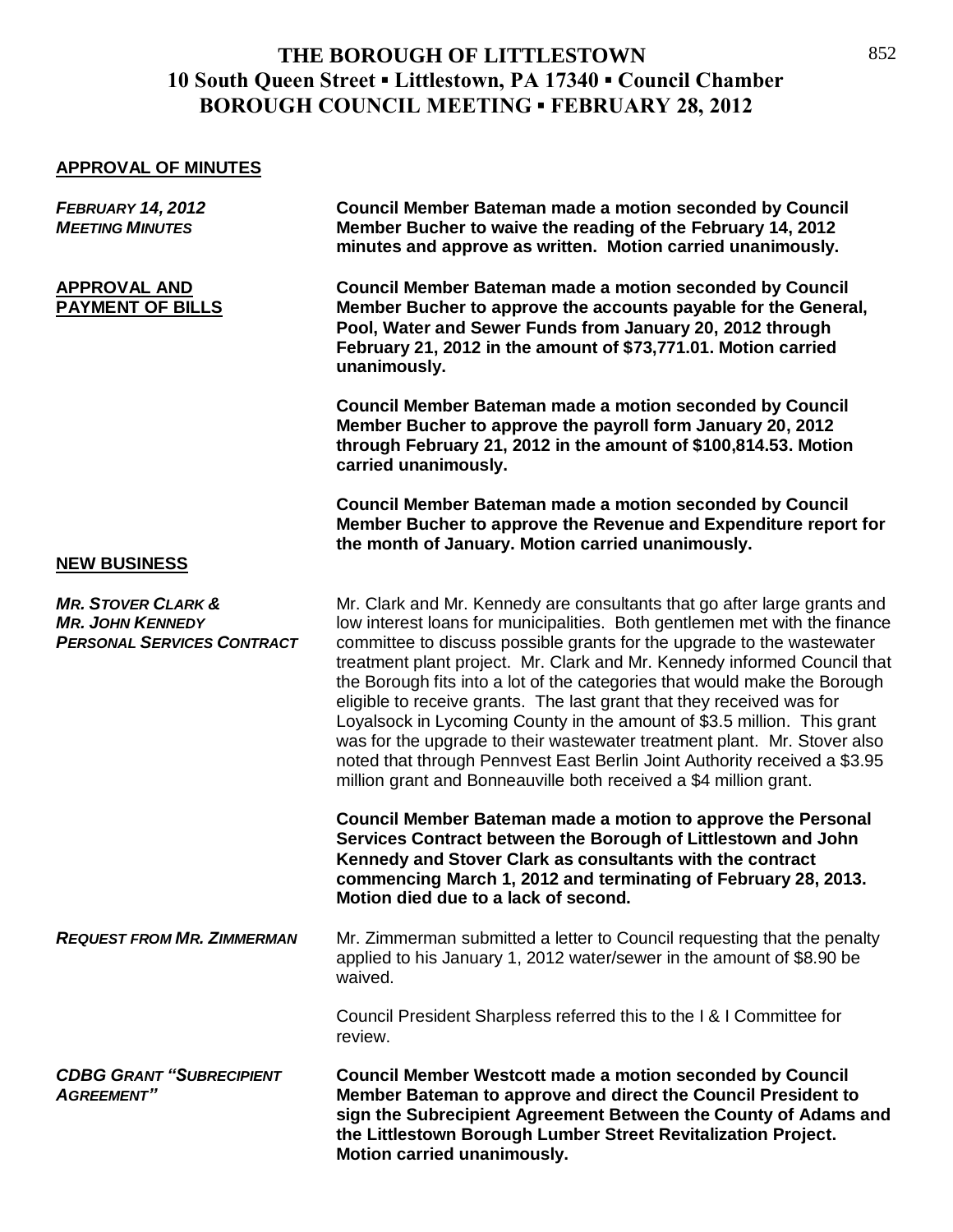| <b>REPORTS</b> |
|----------------|
|----------------|

| <b>Mayor</b>                                                                  | Mayor, James Eline, Sr. submitted his report earlier to Council and turned<br>over \$450.00 in fines to the Borough Clerk.                                                                                                                                                                                                                                                                                                                                                                                      |
|-------------------------------------------------------------------------------|-----------------------------------------------------------------------------------------------------------------------------------------------------------------------------------------------------------------------------------------------------------------------------------------------------------------------------------------------------------------------------------------------------------------------------------------------------------------------------------------------------------------|
| <b>Chief of Police</b>                                                        | Chief of Police, Charles Kellar submitted his report earlier to Council. He<br>informed Council that the physical agility test, which is part of the Civil<br>Service testing, was conducted on February 25, 2012. Chief Kellar also<br>announced that he had received the resignation from Officer Douglas<br>Hilyard. Chief Kellar stated that Officer Hilyard served the department<br>and community with distinction and he has always done a wonderful job<br>and wishes him well in his future endeavors. |
| <b>Borough Manager</b>                                                        | Borough Manager, Charles Kellar submitted his report earlier to Council.<br>He informed Council that the permit/application for the traffic signal needs<br>to be signed by the Borough Secretary and submitted. PennDot has<br>preliminary approved but they will not do a final approval until the<br>permit/application is submitted.                                                                                                                                                                        |
| <b>TRAFFIC SIGNAL APPLICATION</b><br><b>NORTH QUEEN/SOUTH COLUMBUS</b>        | <b>Council Member Bateman made a motion seconded by Council</b><br>Member Bucher to direct the Borough Secretary to sign and submit<br>the Traffic Signal Permit/Application. Motion carried unanimously.                                                                                                                                                                                                                                                                                                       |
| <b>RECESS</b>                                                                 | Council President Sharpless recessed the meeting of Council at 7:43pm<br>to allow the Borough Authority to go into session.                                                                                                                                                                                                                                                                                                                                                                                     |
| <b>BOROUGH AUTHORITY</b>                                                      | The meeting of the Littlestown Borough Authority was call to order at<br>7:43pm with Authority Chairperson, Karen Louey presiding.                                                                                                                                                                                                                                                                                                                                                                              |
| <b>CONTRACT 11-4, PAYMENT NO. 1</b><br><b>FAYETTEVILLE CONSTRUCTION, INC.</b> | Authority Member Westcott made a motion seconded by Authority<br>Member Snyder to approve payment no. 1 for Contract 11-4, in the<br>amount of \$248,574.63 to Fayetteville Construction, Inc. Motion<br>carried unanimously.                                                                                                                                                                                                                                                                                   |
| <b>CONTRACT 11-1, PAYMENT NO. 4</b><br><b>PSI PUMPING SOLUTIONS, INC.</b>     | Authority Member Westcott made a motion seconded by Authority<br>Member Snyder to approve payment no. 4 for Contract 11-1, in the<br>amount of \$261,941.55 to PSI Pumping Solutions, Inc. Authority<br>Chairperson, Louey stated that this was a non-agenda item and asked for<br>public comments. Motion carried unanimously.                                                                                                                                                                                 |
| <b>ADJOURN</b>                                                                | Authority Member Westcott made a motion seconded by Authority<br>Member Snyder to adjourn the meeting of the Littlestown Borough<br>Authority. Motion carried unanimously.                                                                                                                                                                                                                                                                                                                                      |
|                                                                               | The meeting of the Littlestown Borough Authority was adjourned at<br>7:45pm.                                                                                                                                                                                                                                                                                                                                                                                                                                    |
| <b>RECONVENE</b>                                                              | Council President Sharpless reconvened the meeting of the Littlestown<br>Borough Council at 7:45pm.                                                                                                                                                                                                                                                                                                                                                                                                             |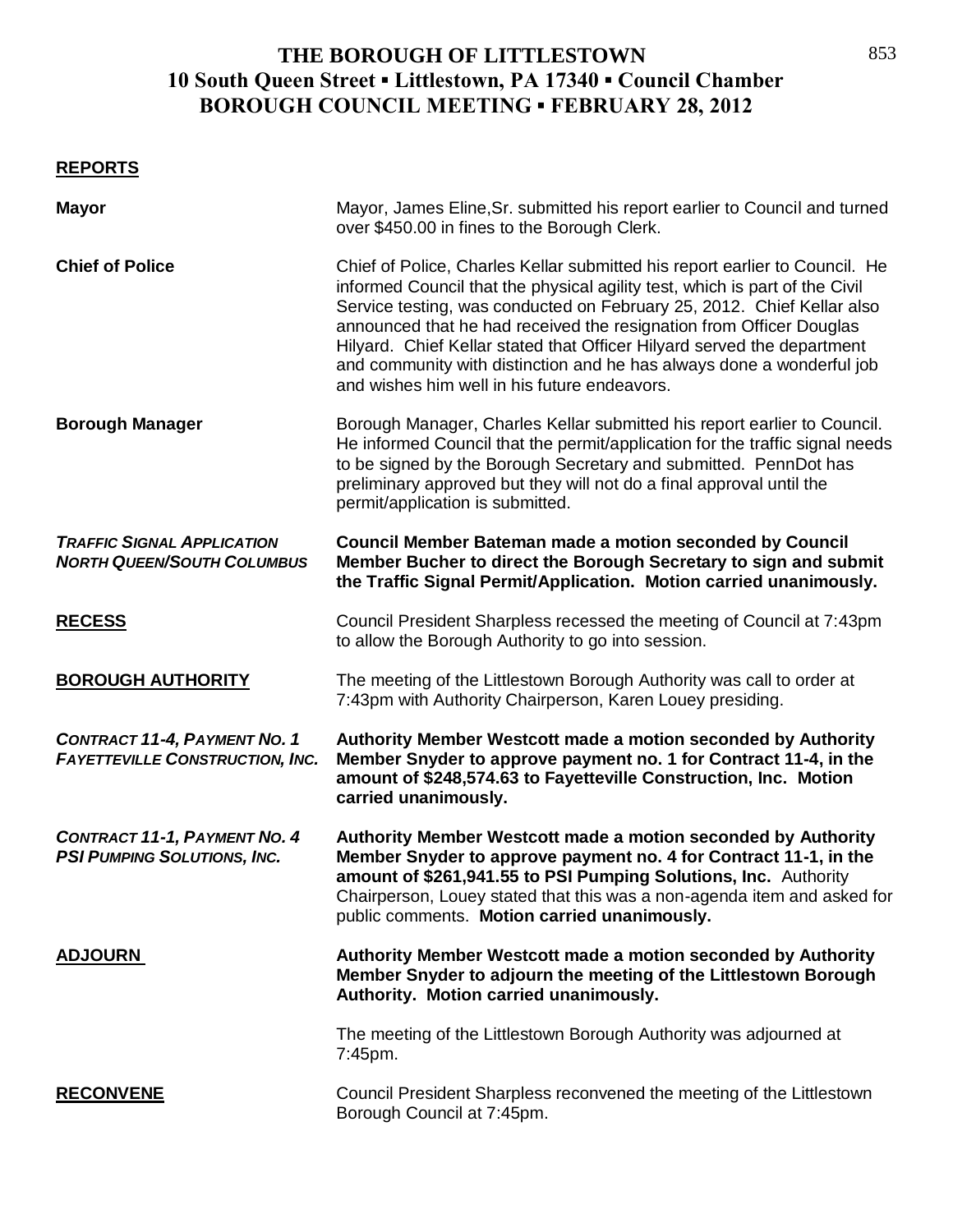## **NEW BUSINESS (Cont'd)**

| <b>CONTRACT 11-4, PAYMENT NO. 1</b><br><b>FAYETTEVILLE CONSTRUCTION, INC.</b> | <b>Council Member Bateman made a motion seconded by Council</b><br>Member Bucher to approve payment no. 1 for Contract 11-4, in the<br>amount of \$248,574.63 to Fayetteville Construction, Inc. Motion<br>carried unanimously.                                                                                                     |
|-------------------------------------------------------------------------------|-------------------------------------------------------------------------------------------------------------------------------------------------------------------------------------------------------------------------------------------------------------------------------------------------------------------------------------|
| <b>CONTRACT 11-1, PAYMENT NO. 4</b><br><b>PSI PUMPING SOLUTIONS, INC.</b>     | <b>Council Member Bateman made a motion seconded by Council</b><br>Member Bucher to approve payment no. 4 for Contract 11-1, in the<br>amount of \$261,941.55 to PSI Pumping Solutions, Inc. Council<br>President Sharpless stated that this was a non-agenda item and asked<br>for public comments. Motion carried unanimously.    |
| <b>SANDUSKY LEE</b>                                                           | <b>Council Member Bateman made a motion seconded by Council</b><br>Member Wheeler to approve the revised Final Subdivision Plan<br>contingent upon HRG's review and approval of the Planning Module.<br>Motion carried unanimously.                                                                                                 |
| <b>REPORTS (Cont'd)</b>                                                       |                                                                                                                                                                                                                                                                                                                                     |
| <b>Director of Public Works</b>                                               | Director of Public Works, Tim Topper submitted his report earlier to<br>Council.                                                                                                                                                                                                                                                    |
| <b>LIFTING OF THE WATER BAN</b>                                               | Council Member Bateman made a motion seconded Council Member<br>Westcott to lift the current water ban effective immediately. Council<br>President Sharpless stated that this was a non-agenda item and asked<br>for public comments. Motion carried unanimously.                                                                   |
| <b>Borough Clerk</b>                                                          | Borough Clerk, Rebecca Baugher provided Council with a listing of<br>current properties that are in the lien process and current properties<br>where their water/sewer bills are delinquent.                                                                                                                                        |
| <b>Borough Solicitor</b>                                                      |                                                                                                                                                                                                                                                                                                                                     |
| <b>AT&amp;T PROPOSAL</b>                                                      | Borough Solicitor, Todd King researched the type of agreement that<br>AT&T were looking to make with the Borough for the cell tower located in<br>the Community Park. AT&T is proposing a 49 year lease with the option<br>to purchase for \$1.00 at the end of the term. Mr. King provided Council<br>with the proposed agreement. |
|                                                                               | Council took no action on due to the fact that they had not had adequate<br>time to review the proposed agreement. This matter will be placed on the<br>March 13, 2012 agenda.                                                                                                                                                      |
| <b>PROPLANT AVENUE</b>                                                        | Borough Solicitor, Bob Campbell gave the Council an update on ProPlant<br>Avenue. At this time nothing has been found through the deeds. It is<br>recommended that the Borough proceed with process of a variance<br>through Union Township and the Attorney's office will also continue their<br>research.                         |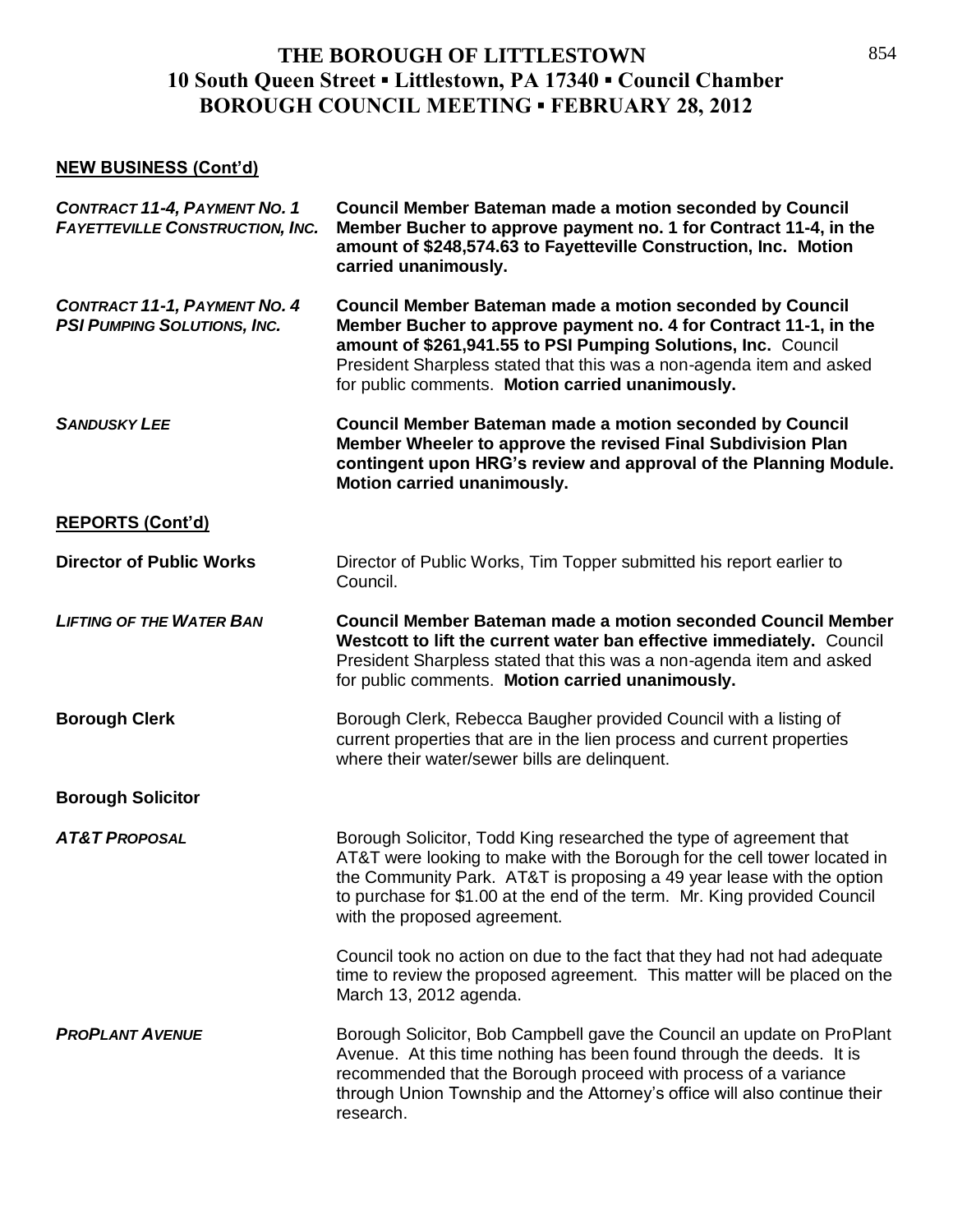| <b>Borough Engineer</b>                                | Borough Engineer, Josh Fox informed Council that the Chapter 94 report<br>will need to go on the March 13, 2012 agenda.                                                                                                                                                                                                                                                       |
|--------------------------------------------------------|-------------------------------------------------------------------------------------------------------------------------------------------------------------------------------------------------------------------------------------------------------------------------------------------------------------------------------------------------------------------------------|
| <b>Borough Consultant</b>                              | Borough Consultant, Jim Schumacher submitted his report earlier to<br>Council. He also informed Council that the Recreation Board is<br>recommending the following park projects which are in order of priority:<br>1. Restoration of Tennis Courts<br>2. ADA Sidewalks to pavilion & restrooms<br>3. New "T" ball field<br>4. New playground                                 |
|                                                        | <b>Council Member Westcott made a motion seconded by Council</b><br>Member Bateman to approve the recommendation from the<br>Recreation Board of the above listed park projects with an<br>amendment to the priority of the projects which consists of number<br>3 "New "T" ball field" and number 4 "New playground" be switched.<br>Motion carried unanimously.             |
| <b>REPORTS OF BOARD</b><br><b>AND COMMISIONS</b>       |                                                                                                                                                                                                                                                                                                                                                                               |
| <b>Recreation Board</b>                                |                                                                                                                                                                                                                                                                                                                                                                               |
| <b>WAIVE PAVILION FEE</b><br><b>HISTORICAL SOCIETY</b> | <b>Council Member Wheeler made a motion seconded by Council</b><br>Member Bucher to deny the request from the Recreation Board and<br>to allow the Historical Society to utilize the Pavilions at no charge.<br>Motion carried 5-1 with Council President Sharpless casting the<br>opposing vote.                                                                             |
| <b>HIRING OF SUMMER PERSONNEL</b>                      | <b>Council Member Bateman made a motion seconded by Council</b><br>Member Bucher to approve the recommendation from the<br>Recreation Board and hire the following personnel for the 2012<br><b>Pool/Summer Rec/Concession Season:</b>                                                                                                                                        |
|                                                        | <b>Concession Stand:</b><br>Janelle Kagarise (manager) at \$11.00/hr<br>Taylor Amoss (concessionaire) at \$7.25/hr<br>$\bullet$<br>Veronica Howard (concessionaire) at \$7.25/hr<br>$\bullet$<br>Elin Blanchard (concessionaire) at \$7.25/hr<br>$\bullet$<br>Grace Simmon (concessionaire) at \$7.25/hr<br>$\bullet$<br>Kirby Dinsmore (on-call concessionaire) at \$7.25/hr |
|                                                        | <b>Recreation Program:</b><br>Devin Heller (director) at \$11.00/hr<br>$\bullet$<br>Janelle Kagarise (art director) at \$7.25/hr<br>$\bullet$<br>McKenna Farquharson (counselor) at \$7.46/hr<br>$\bullet$<br>George Simmons (counselor) at \$7.25/hr<br>Chelsi Amoss (counselor) at \$7.25/hr                                                                                |

- **Caitlin Price (counselor) at \$7.25/hr**
- **Hunter Keith (counselor) at \$7.25/hr**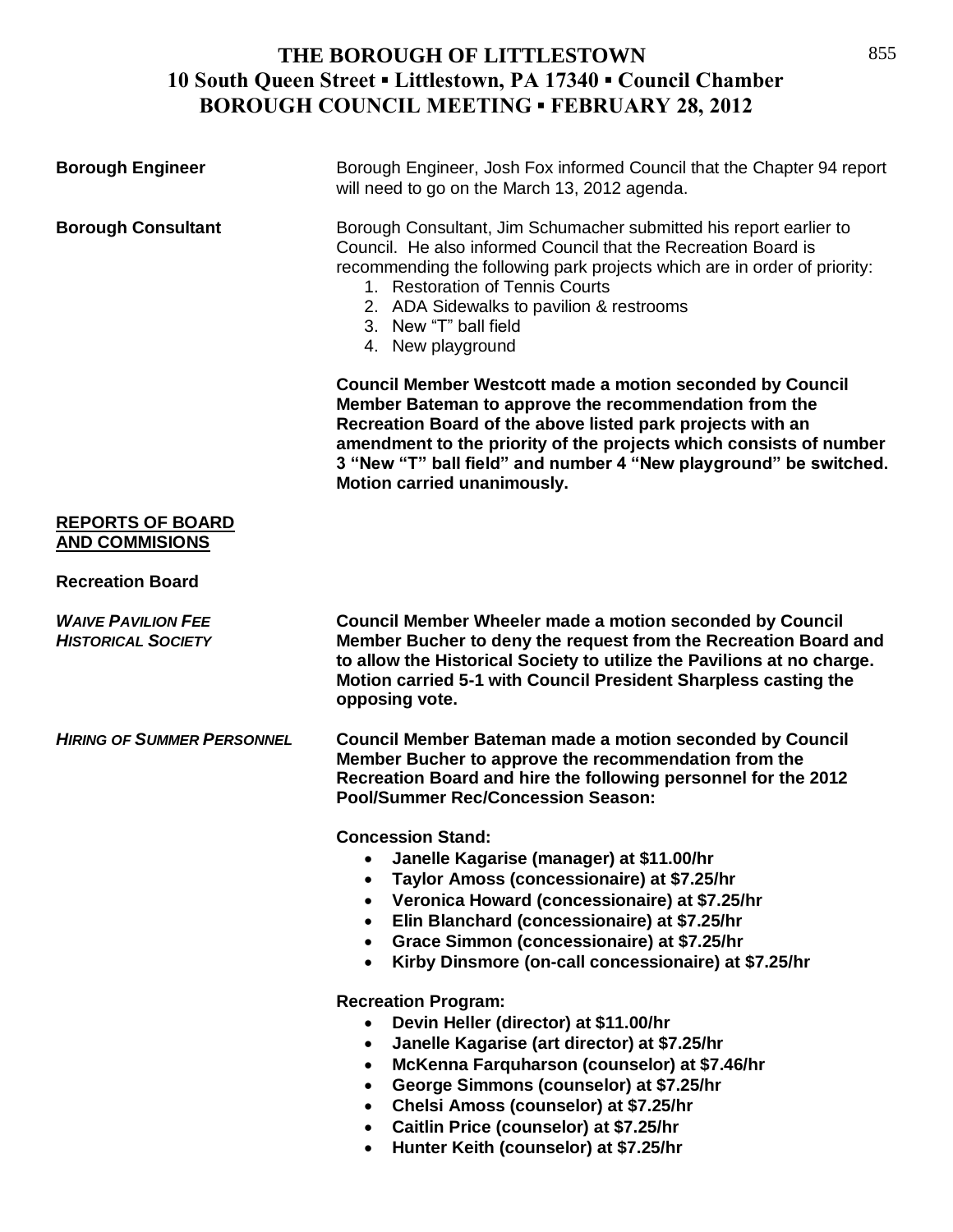- **Katherine Thompson (counselor) at \$7.25/hr**
- **Kayla Smith (counselor) at \$7.25/hr**

**Community Pool:**

- **Louise Luckinich (manager) at \$12.50/hr**
- **Christopher Sauvageau (assistant manager) at \$10.00/hr**
- **Melissa Lyons (lifeguard) at \$7.92/hr**
- **Matthew Stroda (lifeguard) at \$7.92/hr**
- **Adam Amspacher (lifeguard) at \$7.92/hr**
- **Kendra Kelch (lifeguard) at \$7.92/hr**
- **Elizabeth Snively (lifeguard) at \$7.92/hr**
- **Bryce Kuhn (lifeguard) at \$7.92/hr**
- **Sierra Suarez (part-time lifeguard) at \$7.95/hr**
- **Nicole Miller (ticket-taker) at \$7.46/hr**
- **Austin Albright (ticket-taker) at \$7.25/hr**
- **Garrick Lackey (possible substitute ticket-taker)**
- **Xavier Sauvageau (possible substitute ticket-taker)**

Council President Sharpless asked for questions or comments. Council Member Westcott expressed her concern with the amount of lifeguards that were being hired and also the re-hiring of the pool manager. **Council Member Westcott made a motion seconded by Council Member Wheeler to amend the current motion with the following:**

**"to deny the hiring of the pool manager, Louise Luckinich" Motion failed 2-4 with Council President Sharpless, Council Members, Bateman, Bucher and Baird casting the opposing votes.**

**Council Member Bateman made a motion seconded by Council Member Bucher to approve the recommendation from the Recreation Board to hire the above personnel, listed in the original motion, for the 2012 pool/summer rec/concession season. Motion carried 4-2 with Council Members Westcott and Wheeler casting the opposing votes.**

#### **Planning Commission**

*POOR MAN'S TREASURE* **Council Member Bucher made a motion seconded by Council**  *28 SOUTH QUEEN STREET* **Member Bateman to approve the recommendation from the Planning Commission to approve "Poor Man's Treasure" a retail sale of second hand goods on a consignment basis to open at 28 South Queen Street. Motion carried unanimously.**

## **I&I Committee**

*DINADIO – REQUEST* **Council Member Wheeler made a motion seconded by Council** *OF SEWER RELIEF* **Member Bucher to deny the request from the Dinadio's regarding waiver of sewer charges. Motion carried unanimously.**

**RECESS** Council President Sharpless recessed the meeting of the Littlestown Borough Council at 10:11pm for an executive session to discuss personnel.